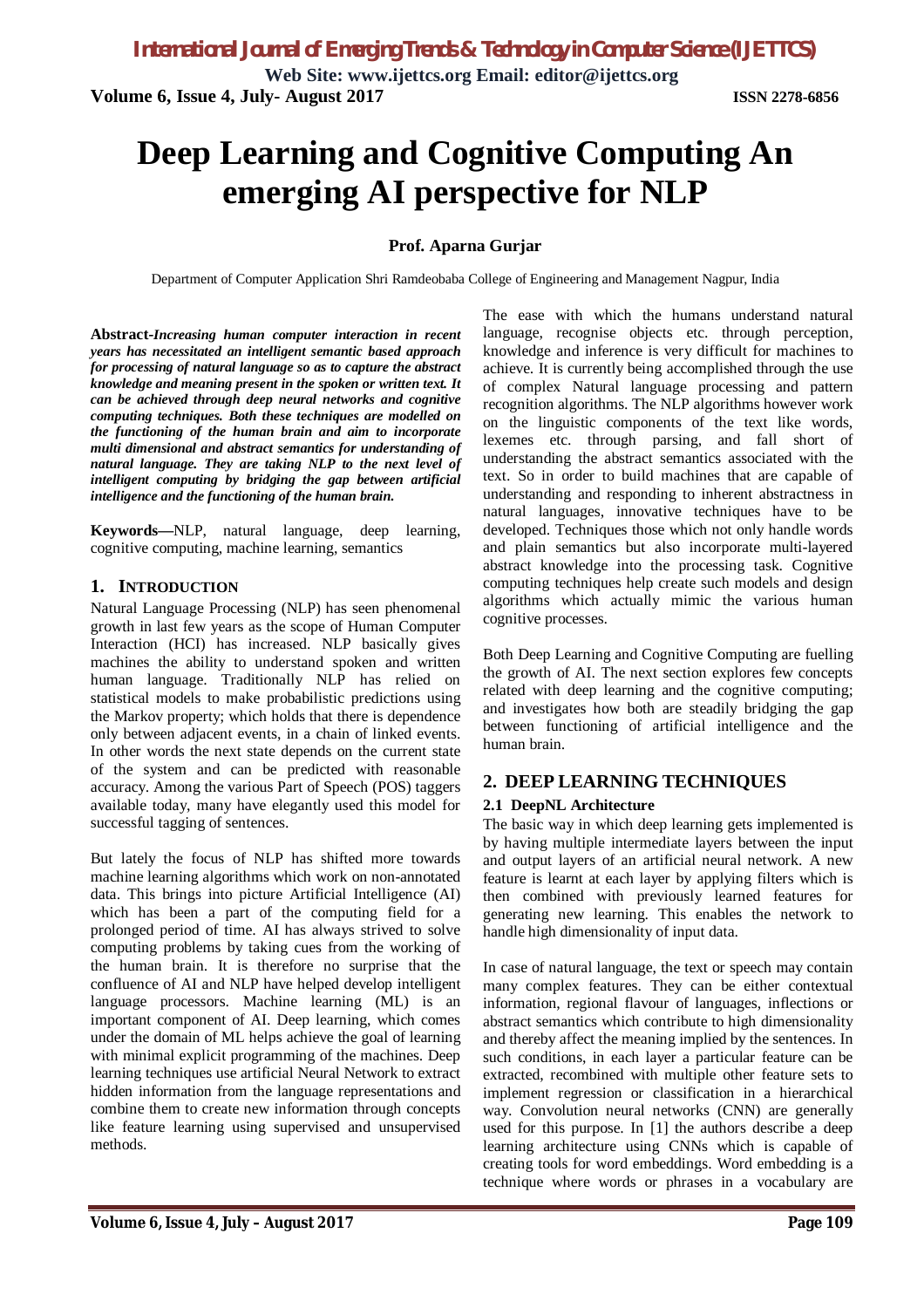# *International Journal of Emerging Trends & Technology in Computer Science (IJETTCS)*

**Web Site: www.ijettcs.org Email: editor@ijettcs.org**

# **Volume 6, Issue 4, July- August 2017 ISSN 2278-6856**

mapped to vectors which contain real numbers. These vectors help in representing data that has high dimensionality.

For e.g. In case of digital image processing if a pixel is to be represented in a gray scale then the availability of number of bits determines the richness of the grey colour which can be represented in an image. In a single bit only two colours viz. black and white can be represented but a nibble (4 bit) can represent 16 shades of grey. However in case of NLP, the words which act as the basic unit are treated as mere symbols and are given an id. This process makes it impossible to associate a single word with more information. Considering the example of the word "cat", then cat not only means a four legged animal but can also be associated with the concept of pet. This can be handled using word embeddings. Word embeddings can provide a method of vector spaces for representation of words where a particular vector in a particular dimension can represent similar semantic properties of that word.

The authors [1] propose multi-layer neural network architecture. The first layer transforms the input into a feature vector representation. Each feature has many parameters which need to be learnt. It has hidden layers and activation function. At each layer of the neural network, an activity can be performed. It takes in annotated sentences as input and creates a probability distribution of outputs. They have trained the DeepNL sequence tagger on different features like "caps feature" and the suffix feature. "The cap feature" identifies whether the word is in lower case, upper case or starts with capital; and the suffix feature identifies the ending of a token as to whether they belong to the given test set or not.

### **2.2 The SEBLA Approach**

In [2] the authors propose a semantic based machine learning algorithm for semantic driven processing of natural language. Their algorithm uses human like approach as it tries to understand semantics and derive new knowledge from the existing by using a semantic and logic driven learning paradigm. This algorithm is based on deep learning.

They have developed a Semantic Engine using Brain-Like approach called (SEBLA) that uses Brain-Like algorithms to solve the natural language understanding problem. The algorithm considers each word as an object having different features at the standalone level of single word. The word-semantics generated at this stage are used to derive new semantics for a complete sentence which is done by taking the context provided by the sentence itself. This process is then applied to multiple sentences in order to generate the meaning of the complete paragraph. For each word in a sentence the function words (WF) and world knowledge (WK) are found out. For e.g. the function word for apple would be {red, green, sweet, fruit, health, juice.... }. Thus each word gets associated with multiple other words based on semantics as well as world knowledge and is able to process it more deeply. New

knowledge is found by identifying causal relationship between sentences.

# **3.COGNITIVE COMPUTING TECHNIQUES**

#### **3.1Perception cognition model**

In [3], the authors' base their algorithm on the perceptioncognition model (P-C model) of human brain proposed by Sherwin. They propose a layered unified cognition framework. Refer figure 1. In this model different layers perform different activities. The lower layers receive the physical signals from the real world and its processing for generating cognition is done in the higher layers. The unified framework enables the unification of different types of perception features like auditory, visual and sense of touch. It is argued that cognition is the end result of creation of concept space of which the concept is a basic cognition unit. In the human mind all the concepts are logically related and can be retrieved as per need. According to this model each word in a sentence creates a concept in the concept space and is associated with numerous features. These features themselves are also mini concepts. Thus there is a hierarchy of concepts. If all the features are perceived as having the same value, the word is not conceptualized but behaves as an instance. Conceptualization happens only when some features show different values. The word then is abstracted to a higher level as a concept and its associated features provide the relevant semantics. For e.g. If an apple has only red colour then it will behave as an instance, but when the colour property shows two values; "Red" and "Green", then apple becomes a concept which has many properties among which colour is one. A green coloured apple could have associated semantics of belonging to a particular geographical region.



**Figure 1** Unified cognition framework [3]

*Ref: Unified hierarchical iterate model of human Conceptualization and cognition*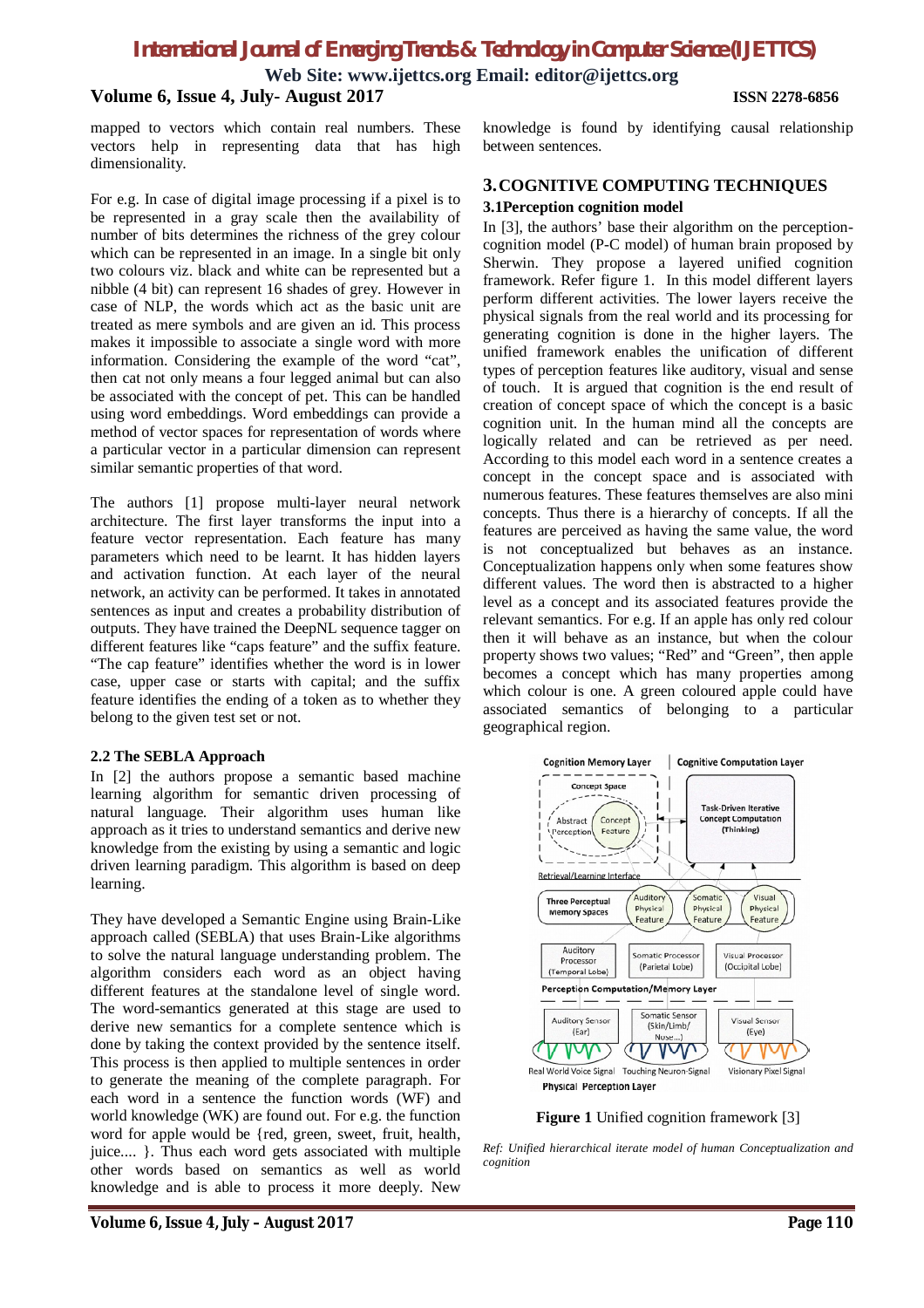# *International Journal of Emerging Trends & Technology in Computer Science (IJETTCS)*

**Web Site: www.ijettcs.org Email: editor@ijettcs.org Volume 6, Issue 4, July- August 2017 ISSN 2278-6856**

This is exactly the way in which the human brain processes information while generating cognition. Knowledge is stored as concepts and through perception the brain tries to fit incoming information to those concepts in order to understand it.

### **3.2 Inference based model**

The act of reasoning and drawing inferences are important constituents of cognition in humans. Inference is defined as a conclusion which is formed as a result of known facts or is arrived at, by the process of reasoning. The conclusion could also be in a form of opinion. In either case it is something which is not explicitly written down or spoken but is inferred implicitly. From the current computational perspective the problem of drawing semantic inference from texts is limited to recognizing textual entailment (TE) between two given sentences.

TE can be explained as follows: If the truth of the hypothesis (H) can be understood from the text (T), then there is an entailment relationship between the two sentences. i.e. T would entail H. For e.g. consider the statement "Today the umbrella saved me from rain". Considering Text (T) and Hypothesis (H) as,

T: Today the umbrella saved me from rain.

### H: It rained today.

Here the truth of the hypothesis (H) can be understood from the text (T), by the fact that "If the umbrella saved someone from getting wet due to rain today, then it must have rained today", therefore T entails H. We can thus draw inference that it rained today even though the sentence does not say so explicitly. In context of the statement, if any question answering system is asked. "Did it rain today?", then the answer would be "yes", because the given text entails the hypothes is There are many other inferences which can be inferred from the above statement T, which could be based on the latent knowledge of words contained in the sentence and can entail multiple hypotheses. These kinds of inferences are very easily inferred by the human brain but present a computationally intensive task to the machine. In [4] the authors approach this semantic entailment issue by proposing a concept based knowledge representation model which defines the concept by three values viz. attribute, relation and behaviour. Attribute is the defining feature of a concept. Relations show interrelatedness of concepts. Behaviour is the interaction between them. Analyzing the sentences based on such a methodology, enables the system to cluster together sentences having dissimilar forms but same semantic meaning. It also helps draw inferences. The associative memory present in human brains works in similar way so as to establish relationships between two entities in order to remember them.

# **4 OBSERVATIONS**

From the above concepts related with deep learning and cognitive computing few observations can be made.

 The deep learning methods incorporate processing of abstract semantics through feature learning and its extraction. The combination of various features

at each level gives rise to rich information and ability to understand complex semantics.

- The cognitive methods learn abstract semantic through creation of concept hierarchy and its representation. The process of inference generation using first order logic and textual entailment also helps generate new information which is not explicitly contained in the input.
- Both these techniques take cues from the functioning of the brain and aim to incorporate multi dimensional semantics for understanding of natural language. This is completely different from the shallow learning techniques which can process and work only on limited semantic information.

# **5 CONCLUSION**

It is thus clear that the processing of natural language has progressed from lexical parsing and plain semantic processing, to a more abstract knowledge processing; in order to grasp the deeper semantics represented by the natural language. It can be done by using supervised/unsupervised deep neural networks which traditionally achieve deep learning through multiple hidden layers between the input and output layers. It can also be done by representing concepts as hierarchical knowledge, where they act as a basic unit of semantic knowledge. Conceptual semantics, entailment, etc. are building blocks of cognitive computing which aim to solve the knowledge representation problem. Thus deep learning and cognitive computing are taking NLP to the next level of intelligent computing by bridging the gap between artificial intelligence and the functioning of the human brain.

# **References**

- [1] Giuseppe Attardi "DeepNL: a Deep Learning NLP pipeline" Proceedings of NAACL-HLT 2015, pages 109–115, Denver, Colorado, May 31 – June 5, 2015. © 2015 Association for Computational **Linguistics**
- [2] Dr. Emdad Khan, "Machine Learning Algorithms for Natural Language Semantics and Cognitive Computing" 2016 International Conference on Computational Science and Computational Intelligence
- [3] Jiayu Zhou, Lifeng Jin, Sherwin Han, "Unified hierarchical iterate model of human Conceptualization and cognition" Proceedings of  $8<sup>th</sup>$ IEEE Int. Conf. On cognitive Informatics ICCI'09
- [4] Zhao Meijing, Ni Wancheng, Zang Haidong, Yang Yiping, "A Concept-Based Knowledge Representation Model for Semantic Entailment Inference" Proceedings of the 33rd Chinese Control Conference July 28-30, 2014, Nanjing, China
- [5] J. Octavio Gutierrez-Garcia, Emmanuel López-Neri, "Cognitive Computing: A brief survey and